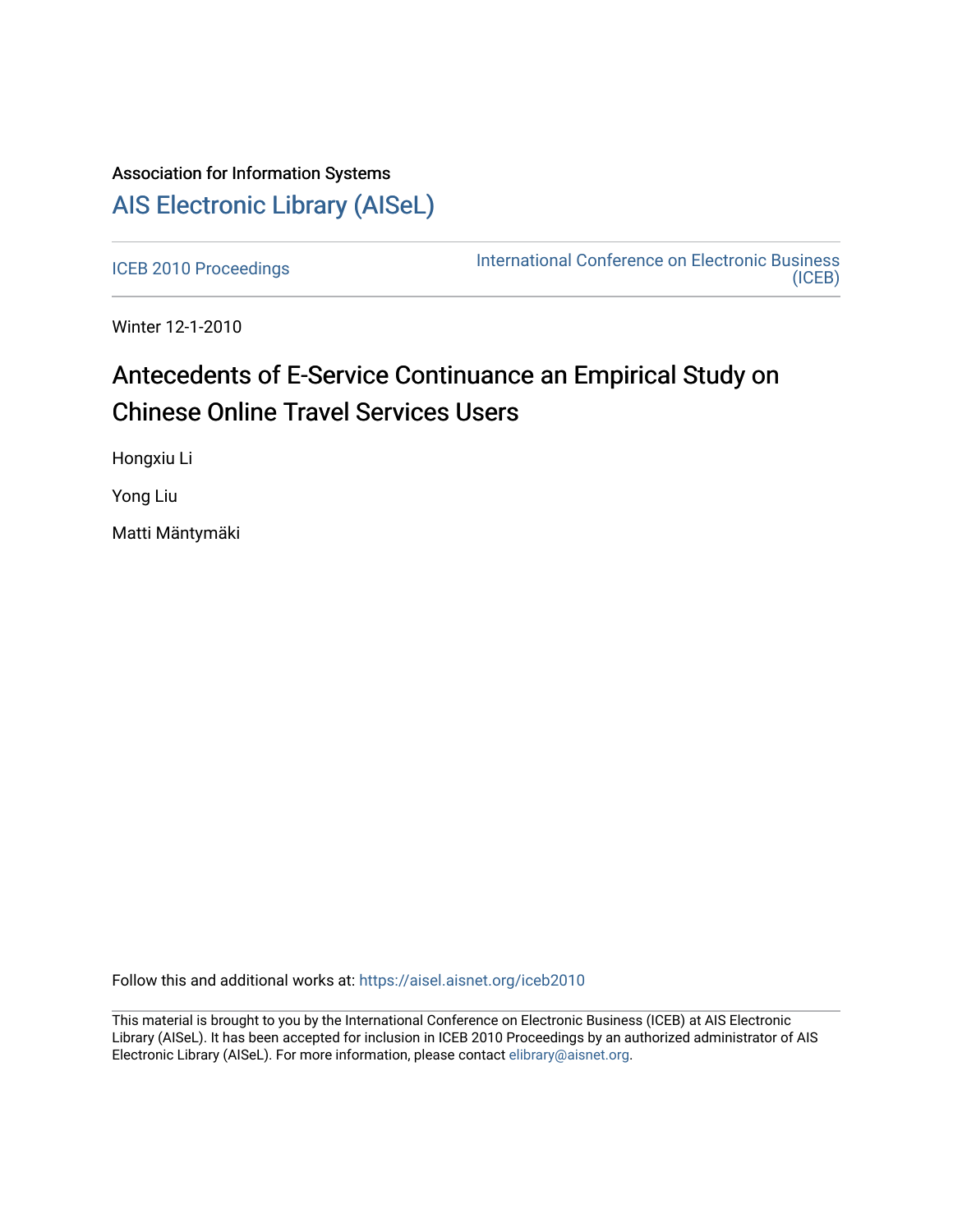## **ANTECEDENTS OF E-SERVICE CONTINUANCE: AN EMPIRICAL STUDY ON CHINESE ONLINE TRAVEL SERVICES USERS**

**Hongxiu Li, Turku Centre for Computer Science (TUCS), Information Systems Science, School of Economics, University of Turku, Turku, Finland E-mail: [hongxiu.li@tse.fi](mailto:hongxiu.li@tse.fi)**

## **Yong Liu, IAMSR, Turku Centre for Computer Science (TUCS), Åbo Akademi University, Turku, Finland E-mail: [Yong.liu@abo.fi](mailto:Yong.liu@abo.fi)**

## **Matti Mäntymäki, Turku Centre for Computer Science (TUCS), Information Systems Science, School of Ecocomics, University of Turku, Turku, Finland E-mail: [matti.mantymaki@tse.fi](mailto:matti.mantymaki@tse.fi)**

#### **Abstract**

Electronic services (e-services) have become widely accepted by the customers. At the same time, customer retention remains to be a key managerial challenge. This calls for further research identifying the determinants of continuous e-service use. However, research examining service quality as a determinant of continuous e-service use is scant. This study proposes a model for examining the e-service continuance intention by incorporating perceived ease of use and perceived service quality in the IS continuance model of Bhattacherjee (2001). The model is empirically tested with a data collected from 543 Chinese online travel service users and analyzed using PLS. The model was found to explain 38.9 percent of the continuance intention. Perceived service quality was found to be a significant antecedent of continuance intention together with satisfaction and perceived usefulness. Furthermore, the results suggest that users' affect (satisfaction) is becoming a salient predictor of the continuance intention in the e-services setting, and the construct of perceived e-service quality should be considered in IT continuance research. The paper concludes that perceived e-services quality, as an important construct, should be considered in future IT continuance research.

### **Introduction**

Information technology (IT) and information system (IS) adoption has traditionally been one of key research streams of the Information Systems discipline. In the last two decades most research on IT adoption has focused primarily on the initial user acceptance of IT, largely by, employing intention-based models such as Technology Acceptance Model (TAM) [1], Theory of Planned

Behaviour (TPB) [2], and Unified Theory of Acceptance and Use of Technology (UTAUT) [3]. Though the initial user acceptance of IT is important, it is just the first step toward overall IT

success. Positive economic returns and enhanced productivity are what organizations expect from their investments in IT [4][5]. As Kim and Malhotra [6] and Venkatesh et al. [3] argued, productivity benefits typically accrue in the sustained use stage of IT. Moreover, Bhattacherjee [7] and Limayem et al. [8] have highlighted the importance of IS continuance to assure a successful IT implementation. According to Bhattacherjee [7], the long term viability of an IT and its eventual success depend on users' continuance of IT rather than the initial acceptance. Thus, recently IT continuance has achieved attention in the technology adoption and acceptance field of research. A number of studies have been conducted to explore the determinants of IT continuance at individual level [7][8][9][10][11]. Though in the prior IS literature, service quality was assumed to have influence on continuance intention to use IT, research examining e-service quality as a determinant of continuous e-service use is scant. Particularly little research has been attempted to integrate e-service quality into IT continuance models to explore its influence on e-service continuance intention.

Different models have been employed in explaining users' intention to continue using IT. One main school of thought implicitly views IT continuance as an extension of acceptance behavior. A vast body of research has examined the IT continuance and post-adoption behavior by extending the acceptance model in a longitudinal setting and employed the same set of variables as in IT acceptance  $[9][10][11][12][13]$ . The first school assumes that IT users' beliefs about technology and the outcomes of using it can explain both acceptance and continuance decisions. Another school views determinants of user's initial acceptance of IT at least to a certain extent different from continuous usage of IT [14][15]. As an example, Expectation-Confirmation Theory (ECT) [16][17] has been recently introduced into individual-level IT adoption research. With regard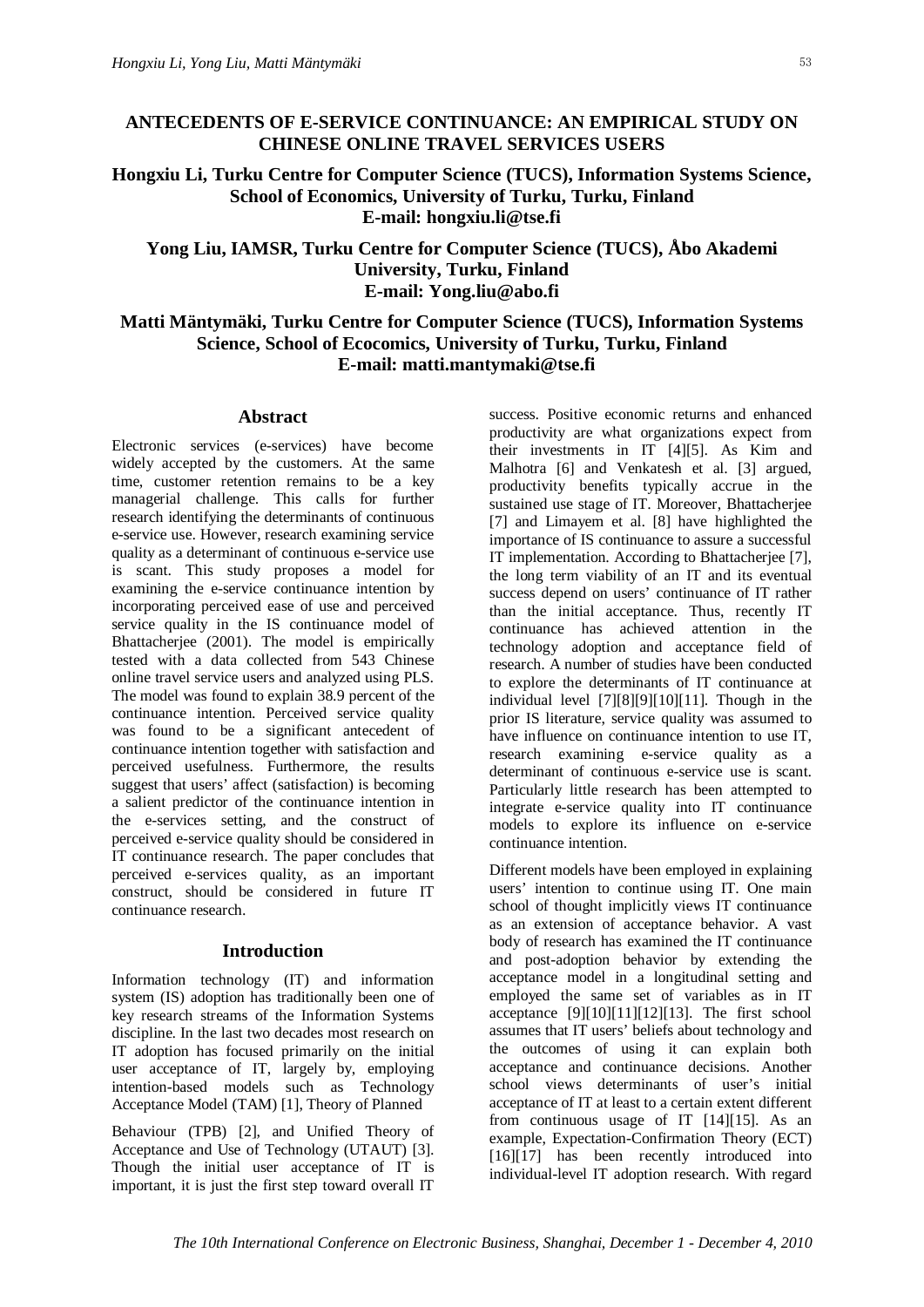to IT continuance, ECT has been employed to explain how and why user reactions change over time. Compared to the first school of thought focusing almost exclusively on beliefs about the technology and the outcomes of using it, the second school of thought assumed that IT users' beliefs about technology and affective responses to the behavior can explain their continuance decisions across a variety of information technologies [7]. Furthermore, this school views certain beliefs influencing users' subsequent continuance decisions, but not necessary the initial acceptance of technology.

This study extends and empirically tests a research model based on the IS continuance model by Bhattacherjee [7] in the e-service context. The paper makes two main contributions in the post-adoption behavior and IT continuance research: i) it incorporates service quality in the IT continuance model; ii) it pays specific attention to the features on the e-service by integrating perceived ease of use in the research model.

#### **Theoretical Background**

#### **Expectation-Confirmation Theory**

Expectation-Confirmation Theory (ECT) is widely used as a theoretical framework in the consumer behavior literature to investigate both consumer satisfaction and re-purchase decisions [16]. A vast body of empirical research have confirmed the predictive power of ECT in explaining product repurchasing and service continuance in different contexts [17][18][19].

ECT posits that consumers' satisfaction with their prior use of a product or a service determines their intention to repurchase [20][21]. In turn, consumer satisfaction is determined by their pre-purchase expectations and the dissonance between their pre-purchase expectations and perceived performance. The possible dissonance between pre-purchase expectations and perceived performance is captured in the construct of confirmation. Consumers' expectations will be positively confirmed when the perceived performance of the product/service is better than what they have expected, and negatively confirmed when the perceived performance is worse than what they have expected. Confirmation, in turn, determines the level of satisfaction. Satisfied consumers are likely to form a repurchase intention, while dissatisfied consumers will not continue purchasing the product/service any more.

#### **IS Continuance Model**

ECT was first introduced to IS context and adapted by Bhattacherjee [7]. He applied ECT in the IT usage setting and developed the IS continuance

model (See Figure 1). According to Bhattacherjee [7], individual's continued IT usage decisions are similar to consumer's repeated purchase decisions. Both individual's continued IT usage decisions and consumer's repeated purchase decisions are based on their initial decision of IT acceptance or product/purchase, and influenced by their initial use of IT or their initial use of product/service. Bhattacherjee [7] distinguished the differences between IT acceptance and IT continuance behavior, and proposed the IS continuance model based on ECT with some modification to adapt ECT into the IT use setting.



Figure 1 IS continuance model

In the IS continuance model, perceived usefulness was integrated into the ECT framework together with confirmation of expectation and user satisfaction to explain users' continuance intention to use IT. Bhattacherjee [7] highlighted the importance of post-adoption expectations in post-adoption stage and developed the original ECT from the mixed both pre- and post-adoption assertion into a pure post-adoption model [7]. Prior technology acceptance research asserted that perceived usefulness was an adequate expectation in the context of IT continuance. Perceived usefulness was assumed to be a belief that is demonstrated to have consistent impact on users' intention to use IT across temporal stages of IT use, such as IT acceptance stage and IT post-adoption stage [1][14]. In the IS continuance model, perceived usefulness represents IT users' post-adoption expectations after their initial use of IT. The original ECT focuses on the pre-adoption expectations but not explicitly discuss the post-adoption expectations. The IS continuance model [7], on the other hand, focuses solely on the post-adoption expectations. In fact, post-adoption expectations are especially important in predicting IT continuance since users' expectations on IT may change over time.

In the IS continuance model, users' satisfaction with their prior usage of IT and their perceived usefulness of IT usage both have positive influence on their continuance intentions to use IT. User satisfaction with IT is determined by their perceived usefulness of IT (post-adoption expectations) and their confirmation of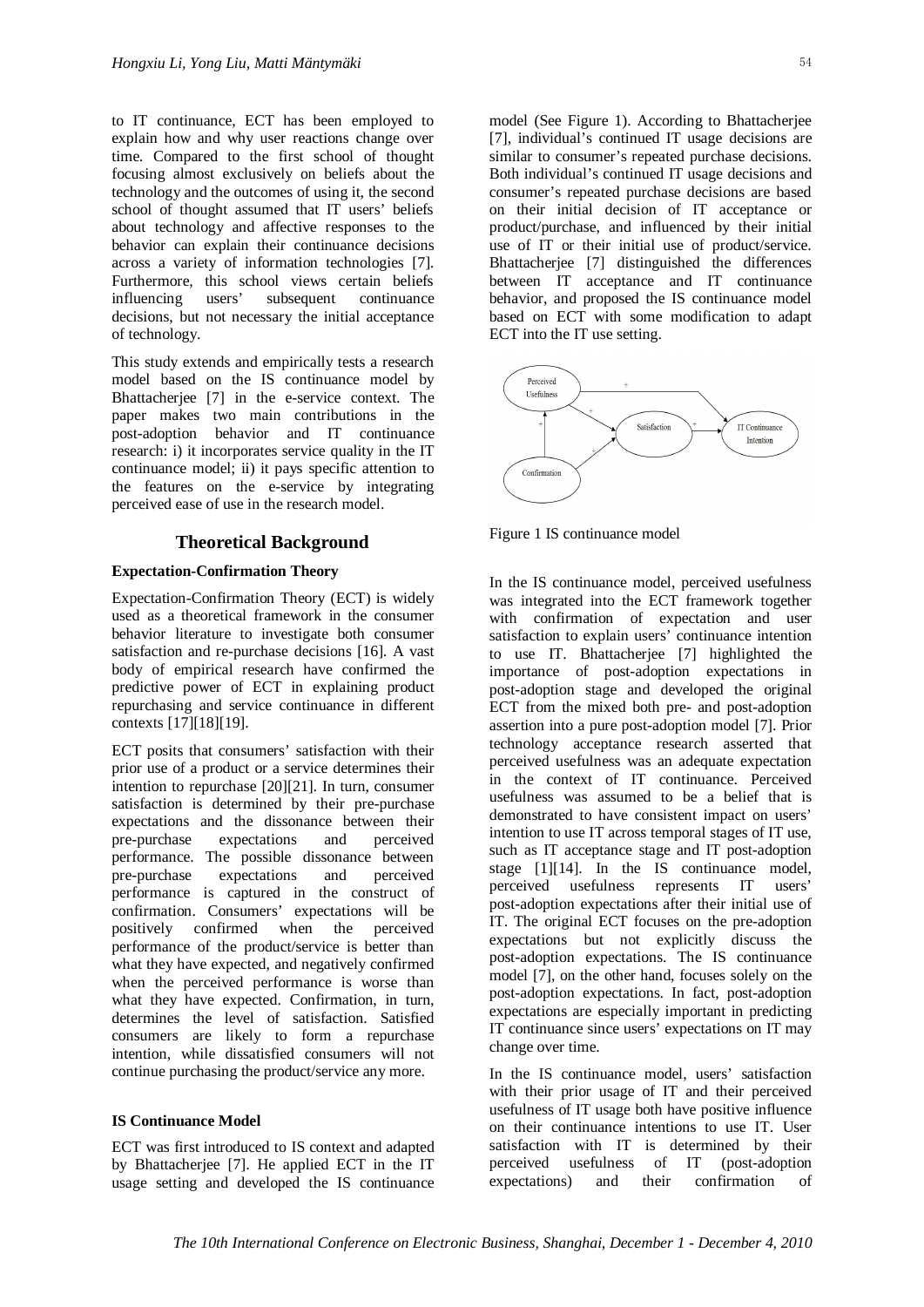expectations from their prior IT usage. In addition, IT users' confirmation of expectations has positive influence on their perceived usefulness of IT.

Recently, the IS continuance model [7] has been rather widely applied in different IT contexts. It has been used to investigate user's intention to continue using IT in different research contexts, such as e-learning [11][12], e-commerce [22], mobile internet usage [23], virtual communities [24], and web site usage [25].

#### **The Research Model and Hypotheses**

The IS continuance model by Bhattacherjee [7] provides an solid starting point for further exploration of IT continuance since it has explained IT continuance with a growing empirical base in the IS literature. In this research, the IS continuance

model was expanded by incorporating the perceived ease of use and the perceived service quality (See Figure 2). Thus, drawing on both ECT and the IS continuance model [7], the following set of hypotheses are suggested:

*H1: Satisfaction with the e-service is positively related to the continuance intention.*

*H2: Perceived usefulness of the e-service is positively related to the continuance intention.*

*H3: Perceived usefulness of the e-services is positively related to the satisfaction with the e-service.*

*H4: Confirmation of expectations is positively related to the satisfaction with the e-service.*

*H5: Confirmation of expectations is positively related to the perception of usefulness of the e-service.*



#### **Incorporating perceived service quality in the ECT based IS continuance model**

Prior research on IS success and user satisfaction with IT provide theoretical support for incorporating perceived service quality in the original ECT based IS continuance model [7]. User satisfaction has been suggested to be a salient antecedent of IT users' continuance intention  $[7][22][28][29]$ , and perceived service quality is a key driver to user satisfaction [26][27]. Wixom and Todd [13] suggested that when investigating the post-adoption behavior of IT users, the two constructs of perceived service quality and user satisfaction should be considered. This study includes perceived service quality into the research model in order to explore its role in explaining e-service continuance intention. In the current research perceived service quality is expected to have effects on both IT users' continuance

intention directly and indirectly via user satisfaction. Respectively, it is hypothesized:

*H6: Perceived service quality of the e-service is positively related to the continuance intention. H7: Perceived service quality of the e-service is positively related to the satisfaction with the e-service.*

IT users' confirmation of expectations was assumed to have effect on their post-adoption beliefs since actual experience of IT usage will confirm or disconfirm the IT users' initial expectations prior to their actual usage of IT. Perceived service quality is also an object-based belief about IT [30]. Thus, it is hypothesized:

*H8: Confirmation of expectations is positively related to the perception of e-service quality.*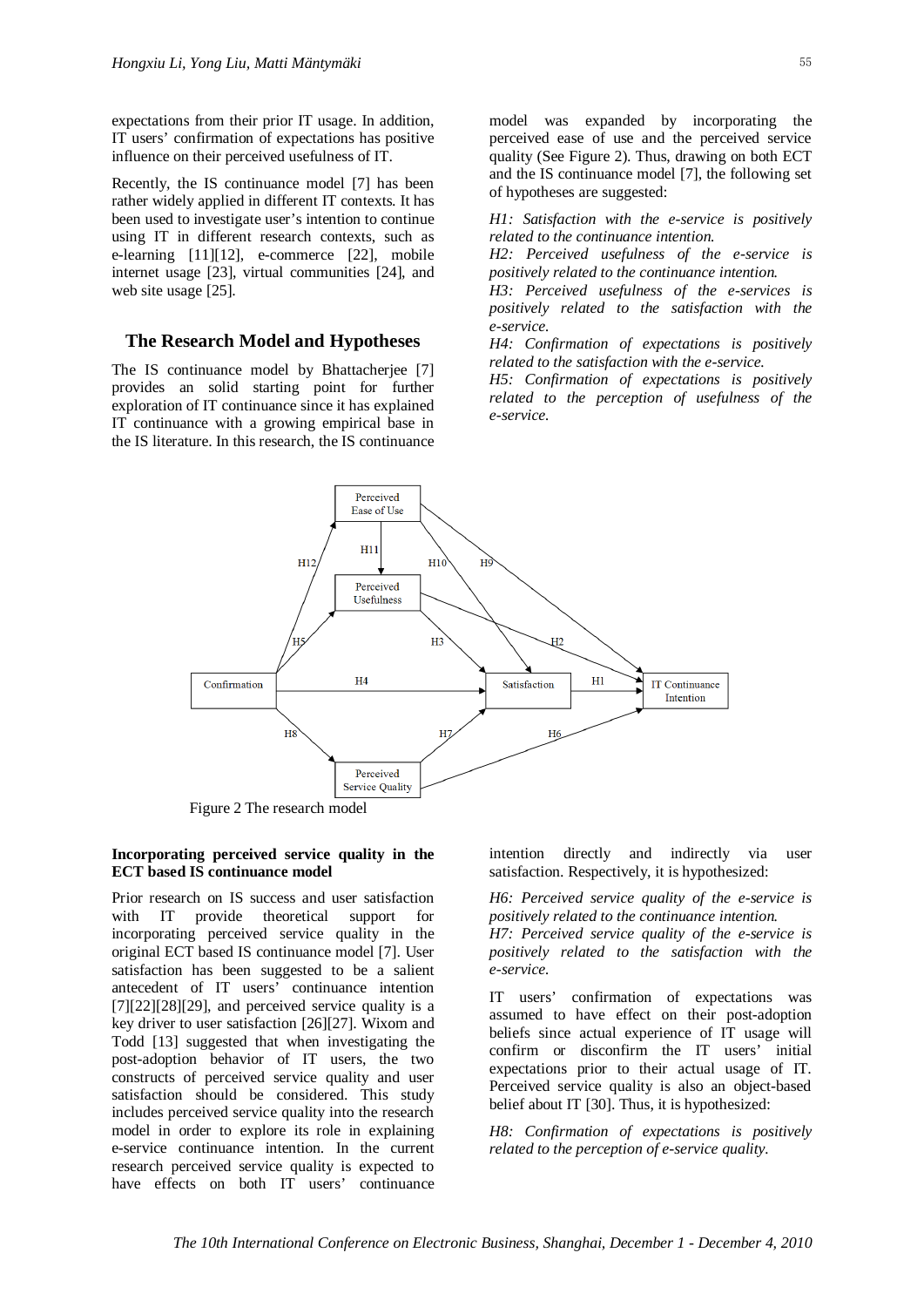#### **Incorporating perceived ease of use in the ECT based IS continuance model**

Prior research on IT adoption and IT continuance based on TAM have indicated that perceived ease of use is a consistent predictor of IT users' intentions to use and continue using IT [1][31][32]. It has both direct and indirect influence on IT users' intention to use or continue using IT via perceived usefulness. As Thong et al. [23] argued that features of IT also have an effect on users' continuance intention to use IT. In the IT continuance model, only perceived usefulness was assumed to have impact on the continuance intention. In prior research on IT adoption, perceived ease of use was assumed to be closely related with the complexity of IT usage [33]. Thus, perceived ease of use is incorporated in our research model. In this study, perceived ease of use is expected to have direct impact on the satisfaction of IT users and both direct and indirect effects on IT users' continuance intention to use IT via perceived usefulness in the e-service context. Thus, it is suggested:

*H9: Perceived ease of use of the e-service is positively related to the continuance intention.*

*H10: Perceived ease of use of the e-service is positively related to the satisfaction with the e-service.*

*H11: Perceived ease of use of the e-service is*

#### *positively related to perceived usefulness.*

Similar to the reasoning applied to the association between confirmation and perceived usefulness, IT users' confirmation of expectations is also expected to positively affect their perception of ease of use. When IT users gain confirmation experience, their perception on ease of use will be adjusted and become more concrete. Thus, it is hypothesized:

*H12: Confirmation of expectations is positively related to the perception of ease of use of the e-service.*

#### **Research Methodology**

#### **Data collection**

The data was collected among Chinese online travel service customers. The customers were asked to indicate their motivating factors for continued usage of online travel services based on their previous experience of online travel service. The scale used in the current study was developed mainly based on previous researches in IT continuance research with some modifications and rewordings to meet the requirement of the specific research context. A five-point Likert-scale ranging from strongly disagree (1) to strongly agree (5) was used to measure each item.

| Demographic profile                             | Category           | Percentage (%) |       |  |
|-------------------------------------------------|--------------------|----------------|-------|--|
| Gender                                          | Male               | 336            | 61.9  |  |
|                                                 | Female             | 207            | 38.1  |  |
|                                                 | Total              | 543            | 100.0 |  |
| Age                                             | 18-25              | 172            | 31.6  |  |
|                                                 | $26 - 35$          | 165            | 30.4  |  |
|                                                 | 36-45              | 152            | 28.0  |  |
|                                                 | $46 - 55$          | 34             | 6.3   |  |
|                                                 | 56-65              | 20             | 3.7   |  |
|                                                 | Total              | 543            | 100.0 |  |
| Education                                       | College student    | 104            | 19.2  |  |
|                                                 | Bachelor's level   | 287            | 52.9  |  |
|                                                 | Master's level     | 114            | 21.0  |  |
|                                                 | Ph.D level         | 38             | 7.0   |  |
|                                                 | Total              | 543            | 100.0 |  |
| Duration<br>of using Internet                   | More than 2 years  | 82             | 15.1  |  |
|                                                 | More than 3 years  | 461            | 84.9  |  |
|                                                 | Total              | 543            | 100.0 |  |
| Frequency<br>of using Internet (hours per week) | Less than 5 hours  | 64             | 11.8  |  |
|                                                 | 5 to 10 hours      | 119            | 21.9  |  |
|                                                 | More than 10 hours | 360            | 66.3  |  |
|                                                 | Total              | 543            | 100.0 |  |
| Online travel service booking<br>experience     | $1-5$ times        | 232            | 42.7  |  |
|                                                 | More than 5 times  | 311            | 57.3  |  |
|                                                 | Total              | 543            | 100.0 |  |

Table 1 Demographic profile of respondents

The questionnaire was delivered to the randomly selected customers by mail. Totally 1500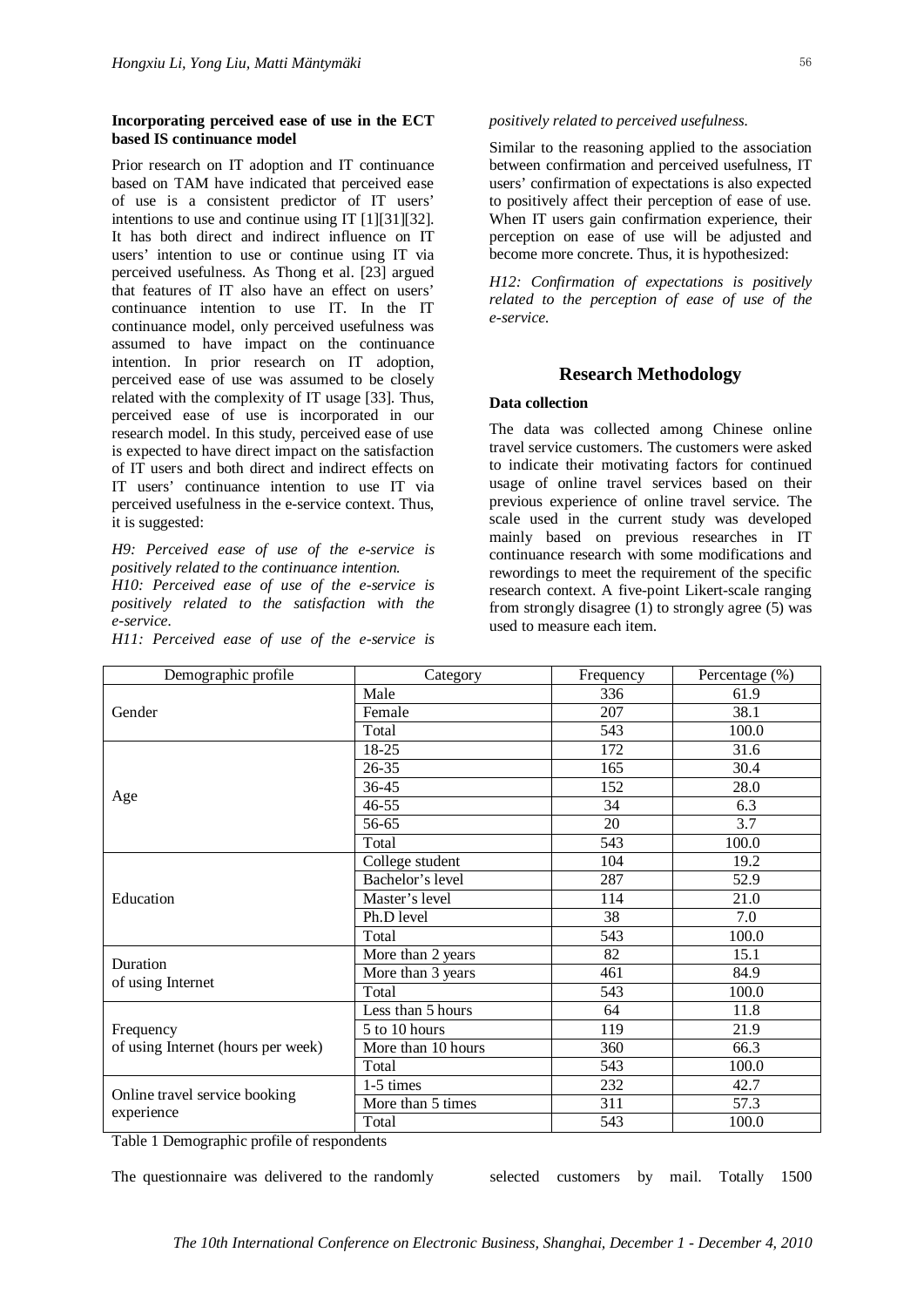questionnaires were mailed to potential respondents, and 553 of them response to the survey completely. Among the 553 respondents, only 503 of them are used as the sample base of the current study and 50 of them have been deleted because they indicated that they have no usage experience of online travel services. The response rate of 33.5% can be considered acceptable. In general, in information systems research the response rate for questionnaires ranges from 8% to 15%. The majority (90%) of the respondents are among the age groups between 18 to 45 years old and 61.9% of them are male. The sample in the current research is considered to represent the Internet users in China based on the Internet usage report released by the China Internet Network Information Centre [34]. All of them have already had the usage experience of online travel service (See Table 1).

#### **Reliability and Validity**

Partial Least Squares (PLS) was employed in the current study to test the measurement model and the structural parameters in the proposed research model.

The test results showed that almost all of the factor loadings are satisfactory with the cut-off value above 0.7, except one of them is acceptable with the cut-off value between  $0.5$  and  $0.7$  [35]. The Cronbach's alpha values ranges from 0.702 and 0.819, and all of them are over the 0.7 level. The values of composite reliability (CR) and the average extracted variance (AVE) satisfy the cut-off value 0.7 and 0.5 respectively, which indicates good internal consistency and reliability [36][37][38] (See Table 2), supporting the convergent validity of the data.

| <b>Constructs and items</b>                                                         | Loading | <b>St. Error</b> | t-value |  |  |  |
|-------------------------------------------------------------------------------------|---------|------------------|---------|--|--|--|
| Perceived Ease of use (PEOU) $\alpha=0.775$<br>$CR=0.870$<br>$AVE=0.691$            |         |                  |         |  |  |  |
| Item1 It is easy to look for travel information.                                    | 0.864   | 0.017            | 49.754  |  |  |  |
| Item2 It is easy to move around the website.                                        | 0.868   | 0.016            | 55.533  |  |  |  |
| Item4 It is easy to do what I want to do, for example searching information,        | 0.757   | 0.050            | 15.139  |  |  |  |
| making an order.                                                                    |         |                  |         |  |  |  |
| <b>E-service quality (ESQ)</b><br>$\alpha = 0.807$<br>$CR = 0.912$<br>$AVE=0.838$   |         |                  |         |  |  |  |
| Item1 Based on my previous online booking experience, I feel the online             | 0.915   | 0.010            | 89.578  |  |  |  |
| travel service quality is good.                                                     |         |                  |         |  |  |  |
| Item2 The online service quality is better than I expected.                         | 0.915   | 0.013            | 67.847  |  |  |  |
| <b>Perceived Usefulness (PU)</b><br>$\alpha = 0.702$<br>$CR = 0.823$<br>$AVE=0.609$ |         |                  |         |  |  |  |
| Item1 It is possible to get cheaper prices using online travel service.             | 0.828   | 0.178            | 46.536  |  |  |  |
| Item <sub>2</sub> Online travel service is convenient.                              | 0.788   | 0.027            | 28.369  |  |  |  |
| Item3 Using online travel service can save time for me.                             | 0.722   | 0.028            | 25.464  |  |  |  |
| Item <sub>4</sub> For me online travel service is useful.                           |         |                  |         |  |  |  |
| Confirmation(CON)<br>$CR = 0.836$<br>$AVE=0.632$<br>$a=0.729$                       |         |                  |         |  |  |  |
| Item1 The service encounter is better than I expected.                              | 0.672   | 0.062            | 10.699  |  |  |  |
| Item2 Most of my expectations from using online travel service were                 | 0.888   | 0.024            | 36.772  |  |  |  |
| confirmed.                                                                          |         |                  |         |  |  |  |
| Item3 As a whole, my last online travel service encounter experience was            | 0.811   | 0.042            | 19.171  |  |  |  |
| positive.                                                                           |         |                  |         |  |  |  |
| $\alpha = 0.705$<br>$CR = 0.826$<br>Satisfaction(SAT)<br>$AVE=0.613$                |         |                  |         |  |  |  |
| Item1 I am satisfied with my last experience on online travel service               | 0.773   | 0.027            | 27.669  |  |  |  |
| booking.                                                                            |         |                  |         |  |  |  |
| Item2 I am very pleased with online travel service in my last experience.           | 0.796   | 0.023            | 36.634  |  |  |  |
| Item3 I think I made a right decision when using online travel service I            | 0.780   | 0.023            | 33.985  |  |  |  |
| selected.                                                                           |         |                  |         |  |  |  |
| $\alpha = 0.819$<br>$CR = 0.893$<br><b>Continuance Intention(CI)</b><br>$AVE=0.735$ |         |                  |         |  |  |  |
| Item1 I intent to use the service also in the future.                               | 0.864   | 0.012            | 68.495  |  |  |  |
| Item2 I intend to use the service more in the future.                               | 0.862   | 0.017            | 49.419  |  |  |  |
| Item3 I intend to use similar competing online travel service than any other        | 0.844   | 0.016            | 50.183  |  |  |  |
| alternatives.                                                                       |         |                  |         |  |  |  |

Table 2 The Measurement Model

As shown in Table 3, the square roots of AVE of all constructs are greater than the correlation estimate with the other constructs, which indicates

that each construct in the research model is more closely related to its own measures than to those of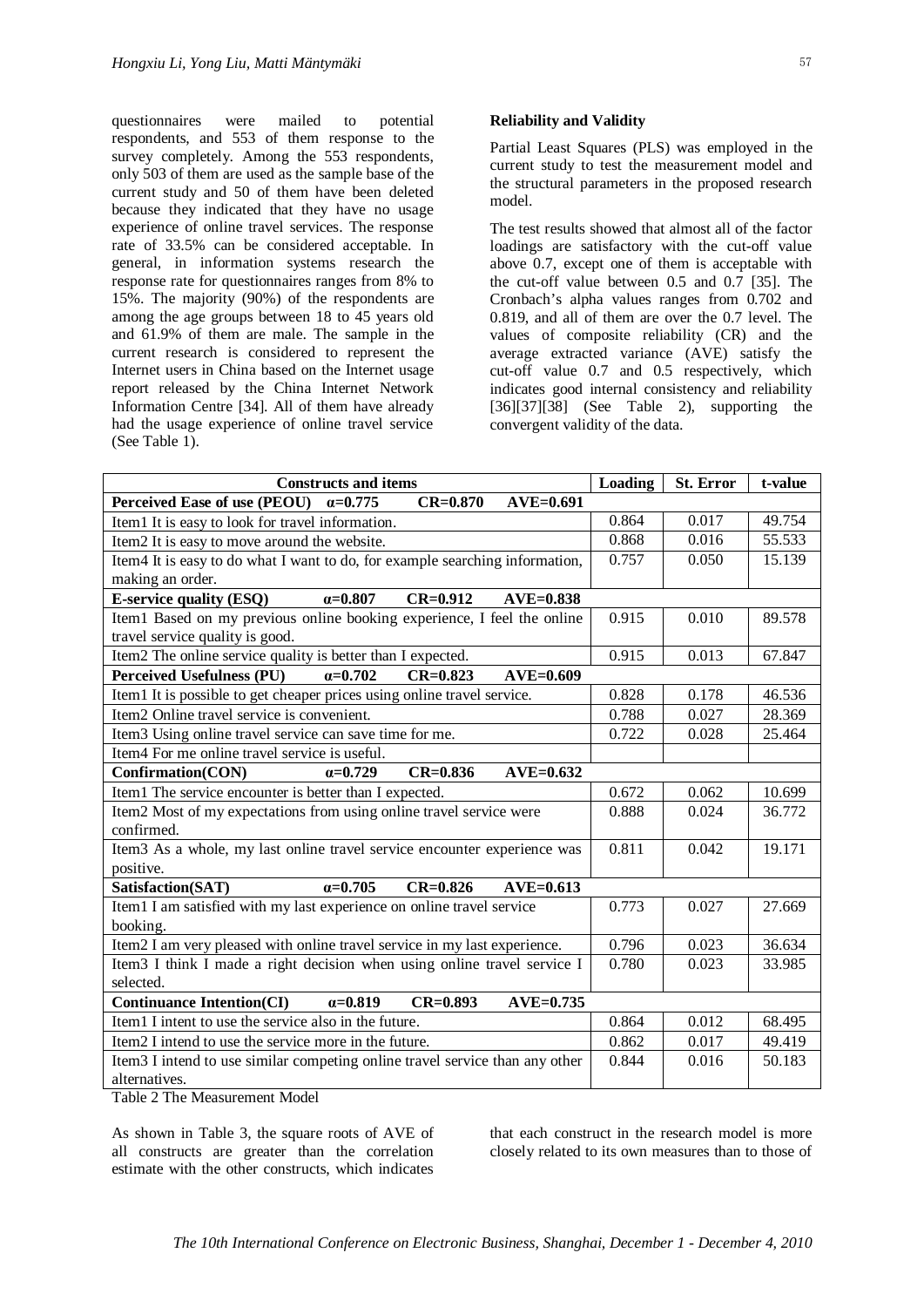other constructs. Thus, the criteria for discriminant validity were met [39]

|            | PEOU  | ESO   | PU    | <b>CON</b> | <b>SAT</b> | CI    |
|------------|-------|-------|-------|------------|------------|-------|
| PEOU       | 0.831 |       |       |            |            |       |
| ESO        | 0.448 | 0.915 |       |            |            |       |
| PU         | 0.467 | 0.386 | 0.780 |            |            |       |
| <b>CON</b> | 0.145 | 0.095 | 0.117 | 0.795      |            |       |
| <b>SAT</b> | 0.435 | 0.342 | 0.427 | 0.325      | 0.782      |       |
| <b>CI</b>  | 0.320 | 0.476 | 0.434 | 0.102      | 0.509      | 0.837 |

*Note. The bold items on the diagonal represent the square roots of the AVE; the off-diagonal elements are the correlation estimates.*

Table 3 Correlation Matrix and Discriminant Assessment

#### **Results**

A bootstrapping procedure was employed to test the effects and the statistical significance of the parameters in the structural model.

The test results provide significant support for all the hypotheses, except for H5 (CON to PU) and H9

(PEOU to CI). Perceived usefulness, satisfaction and perceived service quality were found to be the significant predictors of users' continuance intention to use online travel services, and satisfaction was ranked as the most salient factor motivating users' continuance intention to use online travel services, followed by service quality and perceived usefulness. Perceived ease of use, perceived usefulness, confirmation, and perceived service quality have significant influences on user satisfaction. Confirmation has also significant effects on perceived ease of use and perceived service quality. As expected, perceived ease of use is a strong predictor of perceived usefulness. The proposed intention model explains 38.9% of IT continuance intention. Perceived ease of use, perceived usefulness, confirmation and perceived service quality account for 32.8% of satisfaction, and perceived ease of use for 22.1% of perceived usefulness. In addition, confirmation accounts for 2% and 1% of perceived ease of use and perceived service quality respectively (See Figure 3).



*Note: \*\*\*: p-value<0.001, \*\*: p-value<0.01, and \*: p-value<0.05, n.s. = not significant* Figure 3 Structural analysis of the research model

#### **Discussion and Conclusions**

The results demonstrate that satisfaction and perceived service quality are the primary drivers of the continuous use intention in the context of online travel services. The results support the assertion that the determinants of initial and continuous use are to some extent different. Furthermore, perceived ease of use had no impact on the continuance intention, potentially suggesting that using online travel services is not a particular challenge for experienced users. This finding is

consistent with the prior finding of Chea and Luo [40] who found IT users' affect and cognition both have impact on the post-adoption behaviour, and that they interplay.

Second, the results show that perceived service quality has a stronger influence on IT continuance intention than perceived usefulness, suggesting that the use of e-services is driven by total service quality of e-service rather than just by the usability of e-services, such as perceived usefulness. In sum, this finding underscores the importance of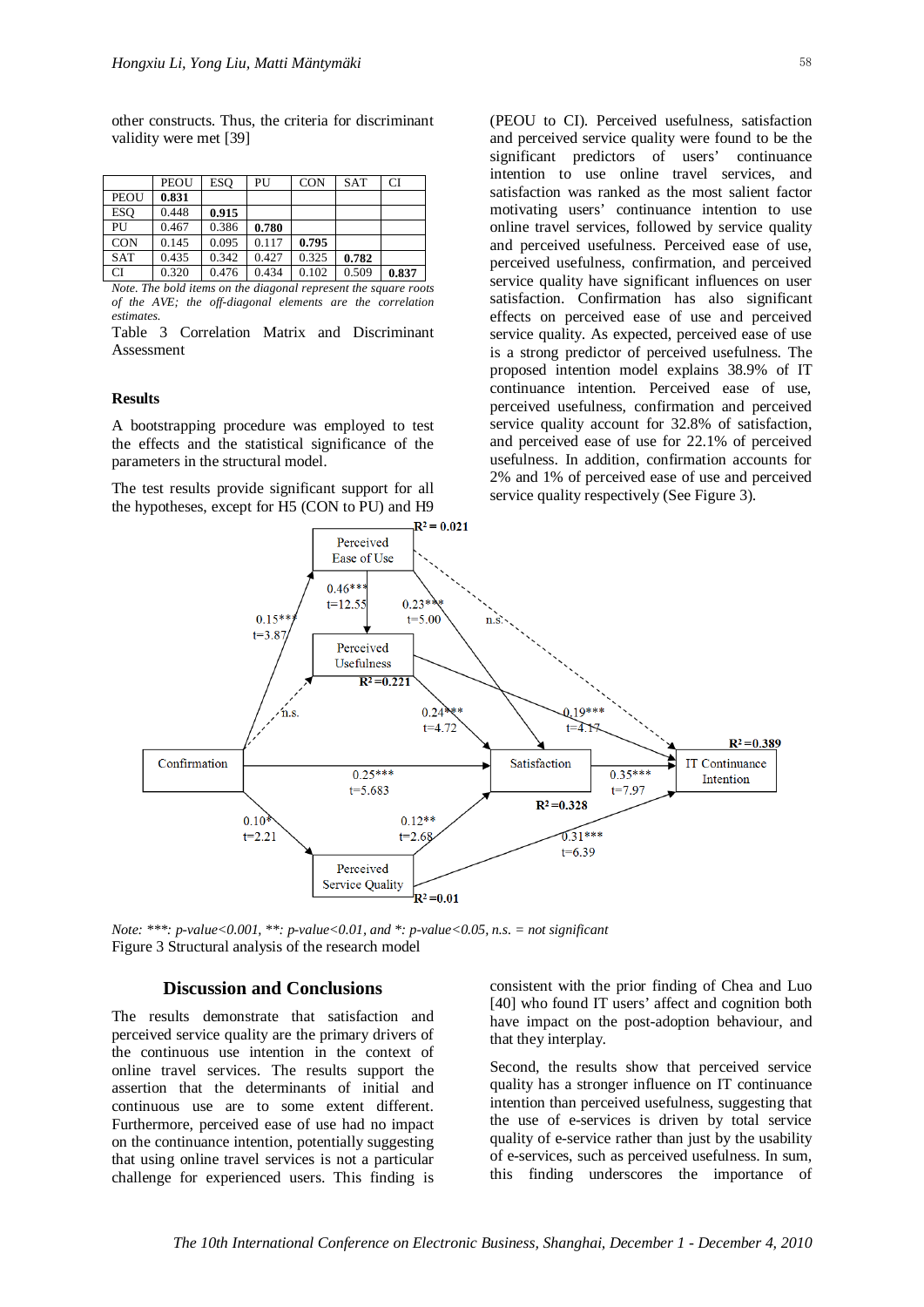empirical examination of the perceived service quality and its determinants to better understand the rationale behind sustained e-service use.

Third, the results confirm that perceived ease of use, perceived usefulness, confirmation and perceived service quality are all relevant determinants of user satisfaction. Thus, to increase user satisfaction, e-service providers should attempt to improve their service quality, their system functions and enable positive experience to the users.

Fourth, confirmation was found to have no significant effect on perceived usefulness, yet it is positively related to both perceived ease of use and perceived service quality. This finding is in contrast with the previous research results in ECT viewing confirmation as a predictor of perceived usefulness [7][23]. It can be assumed that online travel service users have rather clear and concrete expectations of the perceived usefulness of online travel services before their adoption, and therefore confirmation does not have an influence on perceived usefulness. Furthermore, confirmation has only a marginal effect on perceived ease of use and perceived service quality. Thus, the findings from the current study would indicate that confirmation is not necessarily the major predictor of all post-adoption beliefs.

#### **Limitations and Future Research**

As with all research, a number of limitations still need to be acknowledged. First, the empirical study was conducted only in China. Future research is needed to validate the research model with different populations of users in different types of e-services. Second, the study tested users' IT continuance intention in the context of online travel services. Hence generalizing the results should be done cautiously. Thus, there is scope for future research to test the research model in different contexts in order to further test the model. Finally, the current study investigated the continuance intention as the dependent variable. Thus, future studies could explicitly examine also the actual continuous adoption behaviour of e-services.

#### **References**

- [1] Davis, F.D. Perceived usefulness, perceived ease of use and user acceptance of information technology, *MIS Quarterly*, 13(3), 1989, pp. 319-340.
- [2] Aizen, I. The theory of planned behaviour, *Organizational Behaviour and Human Decision Process*, 50(2), 1991, pp. 179-211.
- [3] Venkatesh, V., Michael, M.G., Davis, G.B. and Davis, F. D. User acceptance of information technology: Toward a unified

view, *MIS Quarterly*, 27(3), 2003, pp. 425-478.

- [4] Brynjolfsson, E. and Hitt, L. Paradox lost? Firm-level evidence on the returns to information systems spending, *Management Science*, 42(4), 1991, pp. 541-558.
- [5] Santhanam, R. and Hartono, E. Issues in linking information technology capabilities to firm performance, *MIS Quarterly*, 27(1), 2003, pp. 125-153.
- [6] Kim, S. S. and Malhotra, N. K. A longitudinal model of continued IS use: An integrative view of four mechanisms underlying post-adoption phenomena. *Management Science,* 51(5), 2005, pp. 741-755.
- [7] Bhattacherjee, A. Understanding information systems continuance: An expectation confirmation Model, *MIS Quarterly*, 25(3), 2001, pp. 351-370.
- [8] Limayem, M. and Hirt, S.G. Force of habit and information systems usage: theory and initial validation, *Journal of the Association for Information Systems*, 4, 2003, pp. 65-79.
- [9] Gefen, D., Karahanna, E. and Straub, D.W. Trust and TAM in online shopping: An integrated model, *MIS Quarterly*, 27(1), 2003, pp. 319-340.
- [10] Hu, P.J-H, Brown, S.A., Thong, J., Chan. F. and Tam, K.Y. Determinants of service quality and continuance intention of online services: the case of eTax, *Journal of the American Society for Information Science and Technology*, 60(2), 2009, pp. 292-306.
- [11] Liao, C.C., Palvia, P. and Chen, J.L. Information technology adoption behaviour life cycle: Towards a technology continuance theory (TCT). *International Journal of Information Management*, 29(4), 2009, pp. 309-320.
- [12] Roca, J.C. and Gagne, M. Understanding e-learning continuance intention in the workplace: A self-determination theory perspective, *Computers in Human Behavior* 24, 2008, pp. 1585-1604.
- [13] Wixom, B.H. and Todd, P.A. A theoretical integration of user satisfaction and technology acceptance, *Information Systems Research*, 16(1), 2005, pp. 85-102.
- [14] Karahanna, E., Straub, D.W. and Chervany, N.L. Information technology adoption across time: A cross-sectional comparison of pre-adoption and post-adoption beliefs. *MIS Quarterly*, 23(2), 1999, pp. 183-213.
- [15] Venkatesh, V. and Morris, M.G. Why don't men ever stop to ask for directions? Gender, social influence, and their role in technology acceptance and usage behavior, *MIS Quarterly*, 24(1), 2000, pp. 115-139.
- [16] Oliver, R.L. A cognitive model for the